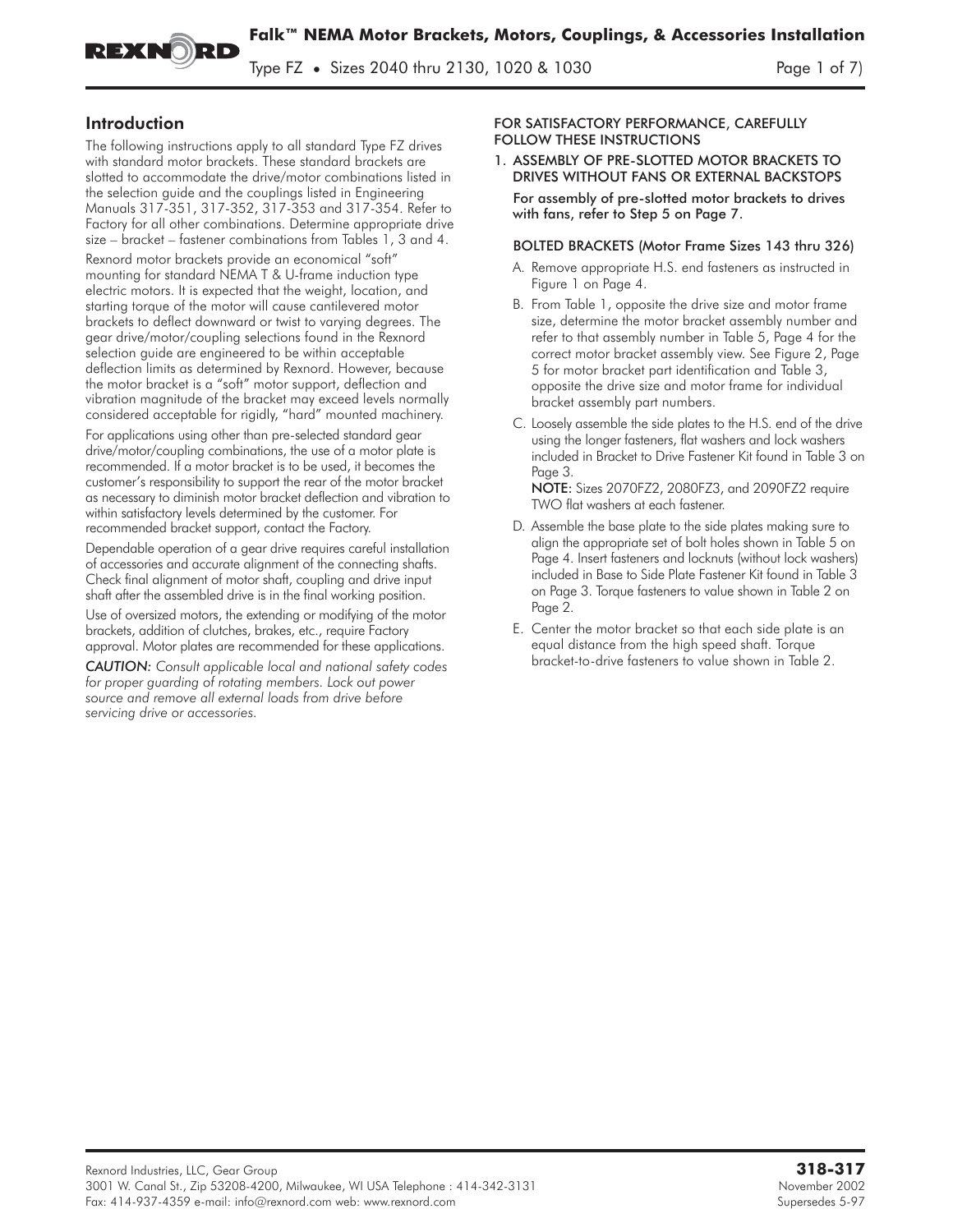

**REXNORD** 



TABLE 1 — Complete \* Bolted & Welded Motor Brackets

★ Gear Drives selected for T-frame motors will also accommodate NEMA U-frame motors under conditions stated in the selection guide. Brackets listed for Motor Frame<br>Series 140 thru 320 are bolted type brackets; brackets li

† Motor Frames 324 & 326 will not fit on Size 2040.

‡ For Size 2100, use Assembly No. 15; for Size 2110, use Assembly No. 14.

 $\bullet$ Base plate to side plate fasteners are assembled with cap screw head inside the bracket.

 Size 2090FZ2 with 360 motor selection and SHAFT FAN (use 785353), requires an oversized BLANK bracket to provide adequate fan clearance. Shim kit and shim blocks are provided.

### WELDED BRACKETS (Motor Frame Sizes 364 thru 445)

- A. Remove appropriate H.S. end fasteners as instructed in Figure 1 on Page 4.
- B. Loosely assemble motor bracket to H.S. end of drive using the longer fasteners, flat washers and lock washers included in Fastener Kit found in Table 3. NOTE: Sizes 2070FZ2 & 2090FZ2 require TWO flat washers at each fastener.
- C. Center motor bracket so that each side plate is an equal distance from the H.S. shaft. Torque fasteners to value shown in Table 2. Sizes 2100 thru 2130 — When a Rexnord coupling guard is installed, mount the coupling guard support plate and fasteners supplied in the coupling guard kit as illustrated in Figure 3 on Page 5. NOTE: Threaded holes are provided in the motor bracket face plate for mounting the coupling guard support plate.

## TABLE 2 — Motor Bracket Fastener Tightening Torque  $\bullet$  — Ib-ft

| <b>DRIVE SIZE</b>                                                | 1020 & 1030 | 2040-2070 | 2080-2100 | 2120-2130 |
|------------------------------------------------------------------|-------------|-----------|-----------|-----------|
| <b>Bracket-to-Drive</b><br><b>Tightening Torquel</b><br>— Ib-ft  | 27          |           | 134       | 242       |
| <b>Base-to-Side</b><br><b>Plate Tightening</b><br>Torque — Ib-ft | 21          | 50        | 50        | 50        |

 $\bullet$  Tolerance on tightening torque is  $\pm$  5%.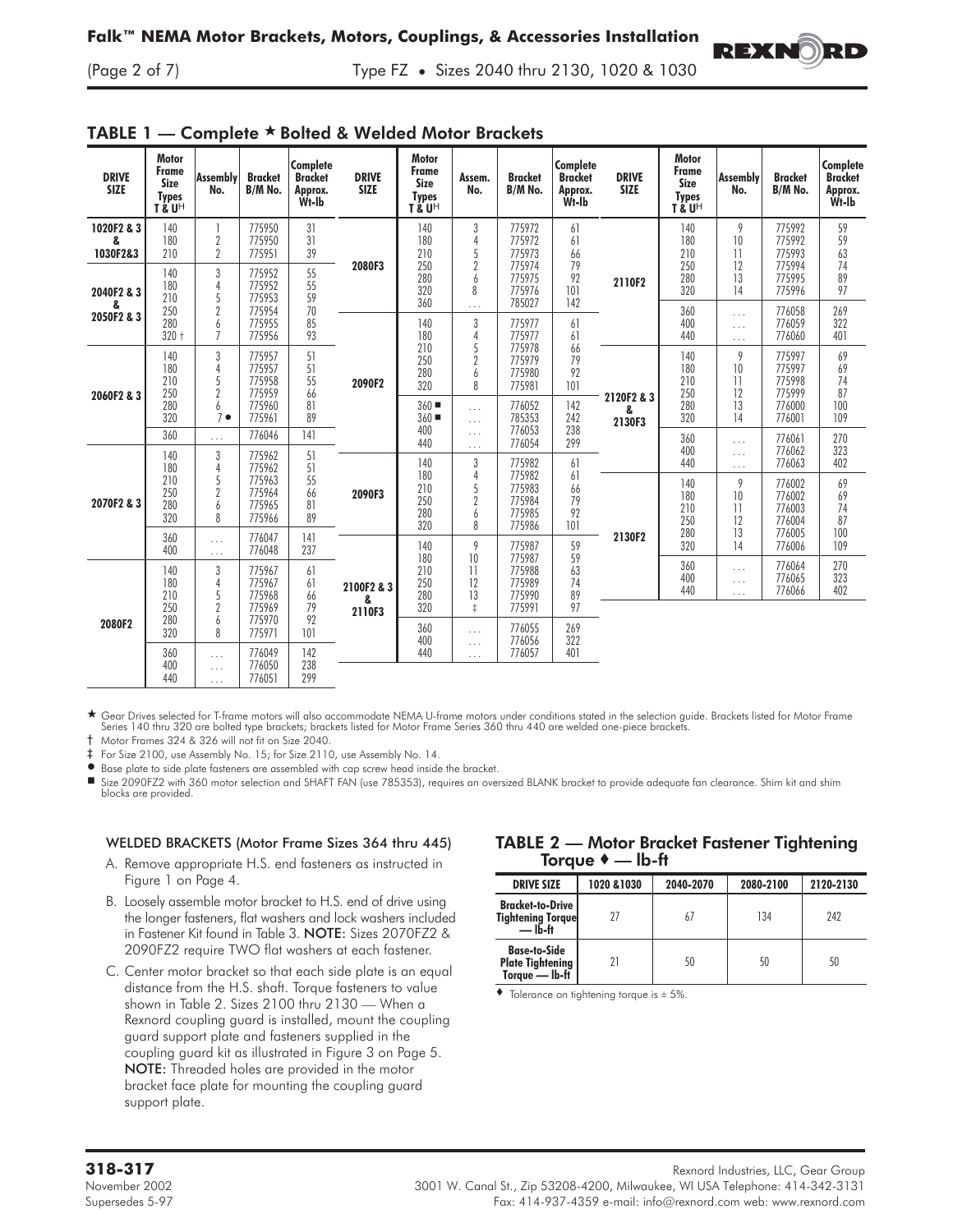Type FZ **•** Sizes 2040 thru 2130, 1020 & 1030 Page 3 of 7)

|                             | <b>Motor</b>                                 | <b>Slotted Base Plate</b>                                |                                                          | <b>Side Plates</b>                                       |                                                               | <b>Bracket-to-Drive</b>                           |                                                          |                                                          |
|-----------------------------|----------------------------------------------|----------------------------------------------------------|----------------------------------------------------------|----------------------------------------------------------|---------------------------------------------------------------|---------------------------------------------------|----------------------------------------------------------|----------------------------------------------------------|
| <b>DRIVE</b><br><b>SIZE</b> | Frame<br><b>Size</b><br><b>Types</b><br>T&U★ | <b>Base Plate</b><br>Part No.                            | Left<br><b>Hand</b>                                      | <b>Right</b><br>Hand                                     | <b>Base to Side</b><br><b>Plate Fastener</b><br>Kit B/M No. ‡ | FZ <sub>2</sub>                                   | Fastener Kit B/M No. ‡<br>FZ3                            | <b>Motor</b><br><b>Shim Kit</b><br>Part No.              |
| 1020<br>&<br>1030           | 140<br>180<br>210                            | 421969<br>421969<br>421968                               | 421966<br>421966<br>421966                               | 421967<br>421967<br>421967                               | 742460                                                        | 742462                                            | 742462                                                   | 706950<br>706950<br>706950                               |
| 2040<br>&<br>2050           | 140<br>180<br>210<br>250<br>280<br>$320 +$   | 421728<br>421728<br>421788<br>421786<br>421726<br>421724 | 421964<br>421964<br>421964<br>421964<br>421964<br>421964 | 421965<br>421965<br>421965<br>421965<br>421965<br>421965 | 742461                                                        | 742463                                            | 742463                                                   | 706950<br>706950<br>706950<br>706950<br>706950<br>706951 |
| 2060<br>&<br>2070           | 140<br>180<br>210<br>250<br>280<br>320       | 421728<br>421728<br>421788<br>421786<br>421726<br>421724 | 421716<br>421716<br>421716<br>421716<br>421716<br>421716 | 421717<br>421717<br>421717<br>421717<br>421717<br>421717 | 742461                                                        | Size 2060<br>742464<br><b>Size 2070</b><br>742465 | 742462                                                   | 706950<br>706950<br>706950<br>706950<br>706950<br>706951 |
| 2060                        | 360                                          | $\cdots$                                                 | $\ldots$                                                 | $\mathbf{1}$                                             |                                                               | 742463                                            | $\ldots$                                                 | 706951                                                   |
| 2070                        | 360<br>400                                   | $\ldots$                                                 | $\cdots$<br>$\cdots$                                     | $\cdots$<br>$\ldots$                                     |                                                               | 742471<br>742471                                  | $\ldots$<br>$\cdots$                                     | 706951<br>706951                                         |
| 2080<br>&<br>2090           | 140<br>180<br>210<br>250<br>280<br>320       | 421729<br>421729<br>421789<br>421787<br>421727<br>421725 | 421718<br>421718<br>421718<br>421718<br>421718<br>421718 | 421719<br>421719<br>421719<br>421719<br>421719<br>421719 | 742461                                                        | <b>Size 2080</b><br>742468<br>Size 2090<br>756695 | <b>Size 2080</b><br>742467<br><b>Size 2090</b><br>756696 | 706950<br>706950<br>706950<br>706950<br>706950<br>706951 |
|                             | 360<br>400<br>440                            | $\cdots$<br>$\ldots$<br>$\ldots$                         | $\cdots$<br>$\ldots$<br>$\ldots$<br>$\ddotsc$            | $\ldots$<br>$\ldots$<br>$\ldots$<br>$\cdots$             |                                                               | <b>Size 2080</b><br>756689<br>Size 2090<br>756690 | <b>Size 2080</b><br>756695                               | 706951<br>706951<br>706951                               |
| 2100<br>&<br>2110           | 140<br>180<br>210<br>250<br>280<br>320       | 421728<br>421728<br>421788<br>421786<br>421726<br>421724 | 421720<br>421720<br>421720<br>421720<br>421720<br>421720 | 421721<br>421721<br>421721<br>421721<br>421721<br>421721 | 742461                                                        | Size 2100<br>756697<br>Size 2110<br>756698        | 756697                                                   | 706950<br>706950<br>706950<br>706950<br>706950<br>706951 |
|                             | 360<br>400<br>440                            | $\ldots$<br>$\ldots$<br>$\ldots$                         | $\cdots$<br>$\ldots$<br>$\ldots$                         | $\cdots$<br>$\ldots$<br>$\ldots$                         |                                                               | <b>Size 2100</b><br>756691<br>Size 2110<br>756692 | 756691                                                   | 706951<br>706951<br>706951                               |
| 2120<br>&                   | 140<br>180<br>210<br>250<br>280<br>320       | 421729<br>421729<br>421789<br>421787<br>421727<br>421725 | 421722<br>421722<br>421722<br>421722<br>421722<br>421722 | 421723<br>421723<br>421723<br>421723<br>421723<br>421723 | 742461                                                        | Size 2120<br>742470<br>Size 2130<br>742474        | 742470                                                   | 706950<br>706950<br>706950<br>706950<br>706950<br>706951 |
| 2130                        | 360<br>400<br>440                            | $\ldots$<br>$\cdots$<br>$\ldots$                         | $\ldots$<br>$\ldots$<br>$\ldots$                         | $\ldots$<br>$\ldots$<br>$\ldots$                         | $\ldots$<br>$\cdots$<br>$\ldots$                              | Size 2120<br>742475<br>Size 2130<br>756693        | 742475                                                   | 706951<br>706951<br>706951                               |

# TABLE 3 - Motor Bracket Components (Bolted & Welded)

- Gear Drives selected for T-frame motors will also accommodate NEMA U-frame motors under conditions stated in the selection guide. Brackets listed for Motor Frame Series 140 thru 320 are bolted type brackets; brackets listed for Motor Frame Series 360 thru 440 are welded one-piece brackets.

† Motor Frames 324 & 326 will not fit on Size 2040.

‡ For B/M contents, see Table 4, Page 4.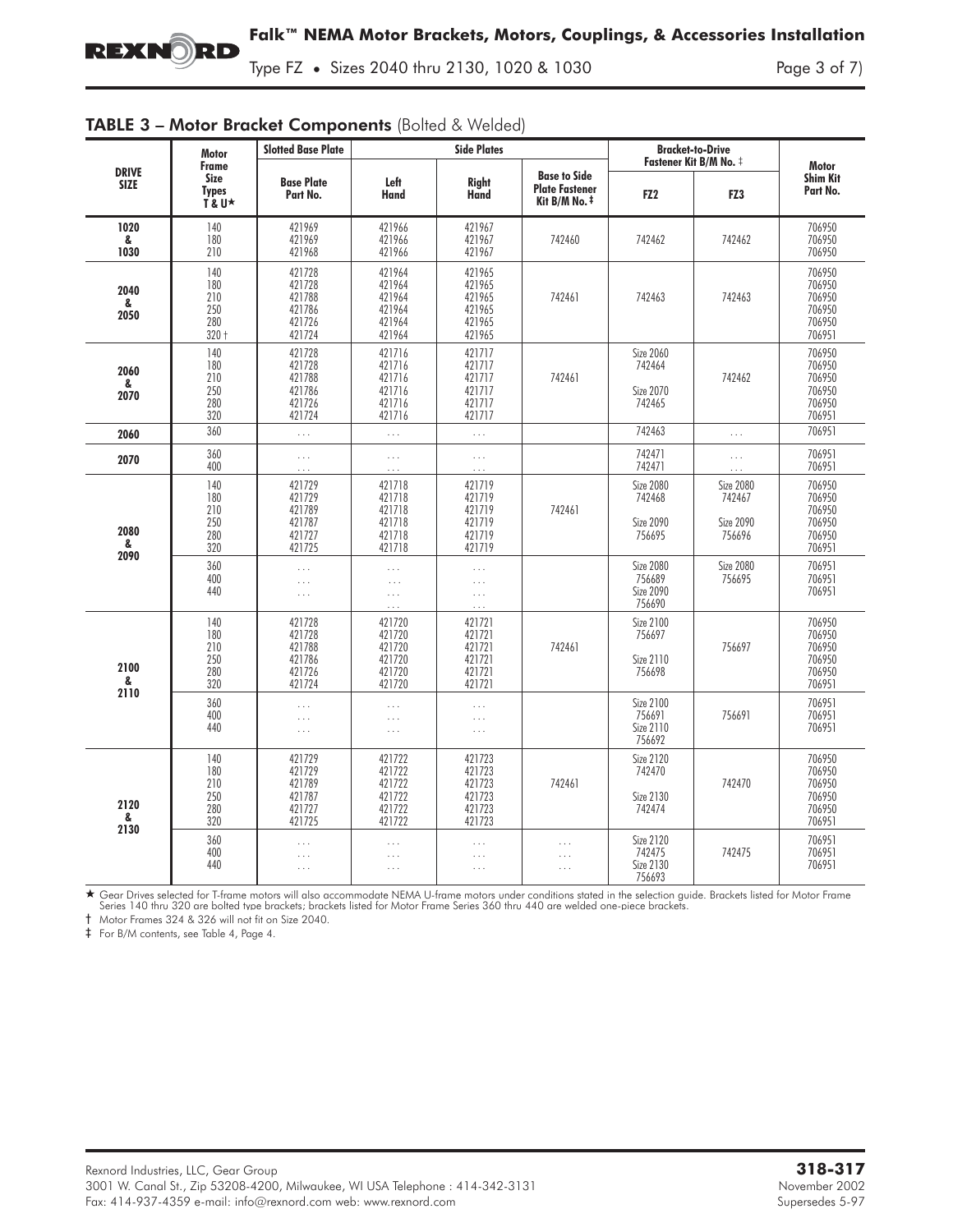Lock Washer Size

Locknut Size

Qty.

Fastener Kit

(Page 4 of 7) Type FZ **•** Sizes 2040 thru 2130, 1020 & 1030

#### support the motor bracket during Steps B and C to reduce weight on fasteners. A. Remove all numbered fasteners. B. Install motor bracket with fasteners at locations numbered 1. C. Install fan shroud with fasteners and spacers at locations numbered 2. D. Complete fan shroud installation with fasteners and spacers at locations numbered 3. (Sizes 1020 & 103) see 1A below for side plates) (Sizes 1020 & 1030 see 2A below for side plates) ASSEMBLY NOS.  $\longrightarrow$  1  $\begin{array}{ccc} & 1 & & \sqrt{2} & & \sqrt{2} & & \sqrt{2} & & \sqrt{2} & & \sqrt{2} & & \sqrt{2} & & \sqrt{2} & & \sqrt{2} & & \sqrt{2} & & \sqrt{2} & & \sqrt{2} & & \sqrt{2} & & \sqrt{2} & & \sqrt{2} & & \sqrt{2} & & \sqrt{2} & & \sqrt{2} & & \sqrt{2} & & \sqrt{2} & & \sqrt{2} & & \sqrt{2} & & \sqrt{2} & & \sqrt{2} & & \sqrt{2} & & \sqrt{2} & & \sqrt{2} & & \sqrt{2}$ ASSEMBLY NOS.  $\longrightarrow$  5 ASSEMBLY NOS.  $\longrightarrow$  9 10 10 11 11  $\longrightarrow$  12 ASSEMBLY NOS.  $\longrightarrow$  13 13 14 14 15 For Unit Sizes 1020 & 1030 Only. 1A | 2A TABLE 5 — Standard Bracket Assemblies ‡ B/M No. Each (Spring) (UNC) 742460 6 3/8-16 x 1 1/4 ... 1 ... 3/8-16 742461 6 1/2-13 x 1 1/2 ... 1 ... 1 1/2-13  $\begin{array}{c|c|c|c|c|c|c|c|c} \hline \text{742461} & \text{6} & \text{1}\text{/}2-13\times1\text{~}1\text{/}2 & \dots & \dots & \text{1}\text{/}2-13\\ \hline \text{742462} & \text{6} & \text{3}\text{/}8-16\times2 & \text{7}\text{/}16\times1 & \times.08 & \text{3}\text{/}8 & \dots\\ \hline \text{742463} & \text{6} & \text{1}\text{/}2-13\times2\text{~}1\text{/}4 & \text{9}\text{/}16\times1\text$  $\frac{9}{16} \times 13/8 \times 10$   $\frac{1}{2}$  ... 742464 6 1/2-13 x 13/4 9/16 x 13/8 x .10 1/2 ...  $742465$  6<sup>\*</sup>  $\frac{1}{2}$  1/2-13 x 2  $\begin{array}{|c|c|c|c|c|c|} \hline 9/16 \times 13/8 \times .10 & 1/2 & 1.1/6 \times 13/4 \times .13 & 5/8 & .11/6 \times 13/4 \times .13 & .12 & .12/8 \hline \end{array}$  $742467$  6<sup>-7</sup><br> $742468$  6  $\frac{5}{6}$ -11 x 2  $\left[\begin{array}{cc} 11/16 \times 13/4 \times .13 \\ 11/16 \times 13/4 \times .13 \end{array}\right]$   $\left[\begin{array}{cc} 5/8 \\ 5/8 \\ \end{array}\right]$  ...  $11/16 \times 13/4 \times .13$  5/8 ...  $742470$  6  $3/4-10 \times 2 \times 4$   $13/16 \times 2 \times 1.4$   $3/4$  ...<br>  $742471$  6  $\rightarrow$   $1/2-13 \times 2 \times 2$   $\rightarrow$   $9/16 \times 1 \times 3/8 \times 1.0$   $1/2$   $1/2$ 742471<br>742474  $\frac{1}{2}$ <br>  $\frac{1}{2}$   $\frac{1}{2}$   $\frac{1}{2}$   $\frac{1}{2}$   $\frac{1}{2}$   $\frac{1}{2}$   $\frac{1}{2}$   $\frac{1}{2}$   $\frac{1}{2}$   $\frac{1}{2}$   $\frac{1}{2}$   $\frac{1}{2}$   $\frac{1}{2}$   $\frac{1}{2}$   $\frac{1}{2}$   $\frac{1}{2}$   $\frac{1}{2}$   $\frac{1}{2}$   $\frac{1}{2}$   $\frac{1}{2}$   $\frac{1}{2}$  742474 6 3/4-10 x 3 13/16 x 2 x 14 3/4 1 742475 6 3/4-10 x 3 1/4 3/16 x 2 x .14 3/4 ...  $756689$  6  $5/8$ -11 x 2 3/4 11/16 x 1 3/4 x 13<br> $756690$  6  $5/8$ -11 x 3 11/16 x 1 3/4 x 13<br> $1/16$  x 1 3/4 x 13<br> $5/8$   $5/8$ 756690<br>756691  $\frac{5}{6}$ -11 x 3  $\begin{array}{|c|c|c|c|c|c|c|c|c|} \hline 11/16 & x & 13/4 & x & 13 & 5/8 & \cdots \\ 5/8 & 11 & x & 3 & 11/16 & x & 13/4 & x & 13 & 5/8 & \cdots \end{array}$ 756691 6 5/8-11 x 3 11/16 x 1 3/4 x 13 5/8 ...<br>756692 6 5/8-11 x 3 1/4 11/16 x 1 3/4 x 13 5/8 ...  $11/16 \times 13/4 \times .13$  5/8 ... 756693 6 3/4-10 x 31/2 3/16 x 2 x .14 3/4 ...  $756695$   $6*$  $\star$  | 5/8-11 x 2 1/2 | 11/16 x 1 3/4 x .13 | 5/8 | ... 756695 6★ 5/8-11 x 2 1/2 11/16 x 1 3/4 x .13 5/8 ...<br>756696 6 5/8-11 x 2 11/16 x 1 3/4 x .13 5/8 ...<br>756697 6 5/8-11 x 2 1/2 11/16 x 1 3/4 x .13 5/8 ... 756697 6 5/8-11 x 2 1/2 11/16 x 1 3/4 x .13 5/8 ...<br>756698 6 5/8-11 x 2 3/4 11/16 x 1 3/4 x .13 5/8 ...  $11/16$  x 1  $3/4$  x .13 - Use 12 flat washers (two per bolt, plus one lock washer) for Drive Sizes 2070FZ2, 2080FZ3, and 2090FZ2. † All washers except those specified on B/M 742462 are special carburized and hardened washers. SIZE 2060 SIZES 2110 & 2120 SIZES 2040-2050 1 1 1 1 1 1 3 1 2 1 1 2 1 SIZE 2070 3 2 1 3 2 2 1 SIZES 2080-2090 1 1 Figure 1 SIZE 2100 3 1 2 1 1 1 3 1 1 1 1 SIZE 2130 2 1 3 1 2  $2\sum_{i=1}^{n}$   $\frac{1}{2}$ 2  $2 \rightarrow 2$  2 2  $3 \begin{array}{ccc} 3 & 3 \end{array}$   $3 \begin{array}{ccc} 3 & 3 \end{array}$ 3 3 2 2  $\frac{1}{2}$   $\frac{1}{2}$   $\frac{1}{2}$   $\frac{1}{2}$   $\frac{1}{2}$   $\frac{1}{2}$   $\frac{1}{2}$   $\frac{1}{2}$   $\frac{1}{2}$   $\frac{1}{2}$   $\frac{1}{2}$   $\frac{1}{2}$   $\frac{1}{2}$   $\frac{1}{2}$   $\frac{1}{2}$   $\frac{1}{2}$   $\frac{1}{2}$   $\frac{1}{2}$   $\frac{1}{2}$   $\frac{1}{2}$   $\frac{1}{2}$   $\frac{1}{2$ SIZES 1020 & 1030

#### TABLE 4 — Motor Bracket Fastener & Washer Sizes

Washer Size **†** (ID x OD x Thk.)

Fastener Size (Grade 5, UNC)

‡ Specify drive, motor frame size and bracket assembly numbers on all orders.

Rexnord Industries, LLC, Gear Group<br>131**8-317** Rexnord Industries, LLC, Gear Group<br>1317 November 2002 Supersedes 5-97 Fax: 414-937-4359 e-mail: info@rexnord.com web: www.rexnord.com

The following instructions are to be used in conjunction with Figure 1 below.

DRIVES WITHOUT FANS — Remove fasteners numbered 1 and 2 only and install the motor bracket at these locations.

**REXNO** 

DRIVES WITH FANS — NOTE: For Sizes 2120 & 2130,

3 1 1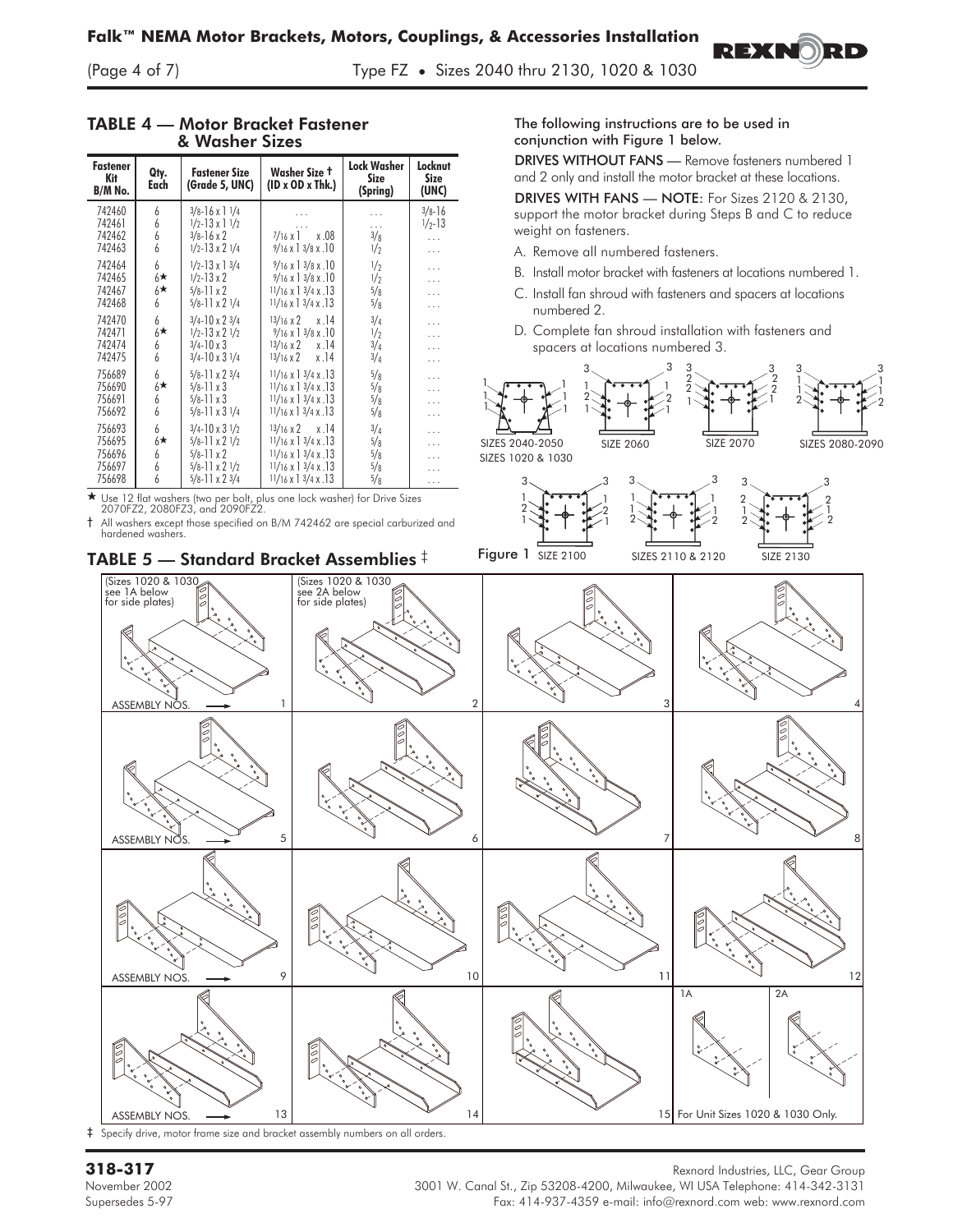Type FZ **•** Sizes 2040 thru 2130, 1020 & 1030 Page 5 of 7)

#### 2. COUPLING HUB MOUNTING INSTRUCTIONS

Mount the drive coupling hub on the drive H.S. shaft and the motor coupling hub on the motor shaft as instructed in the manual shipped with the coupling. Refer to the appropriate manual listed below to determine if coupling hub overhang is required. For installation instructions of couplings with interference fit hubs, refer to Manual 458-830. If coupling is not a Rexnord product, refer to the manufacturer's literature for installation instructions.

#### COUPLING MOUNTING DIMENSIONS FOR:

| Type T for Sizes 1020 & 1030 317-352                               |  |
|--------------------------------------------------------------------|--|
| Type T for Sizes 2040 - 2130 $\ldots \ldots \ldots \ldots 317-351$ |  |
| Type G for Sizes 1020 & 1030317-354                                |  |
| Type G for Sizes 2040 - 2130 317-353                               |  |

#### 3. COUPLING GUARD MOUNTING INSTRUCTIONS The following instructions are to be used in conjunction with Manual 148-114.

- A. Assemble sleeves and enclosure plates, if required, to the coupling guard halves using the fasteners provided in the coupling guard kit. Do not assemble the coupling guard cover at this time.
- B. Locate coupling guard mounting holes per one of the following methods.

METHOD 1 — Temporarily mount motor to motor bracket with the proper shaft gap specified in the appropriate manual listed in Step 2. For non-slotted (blank) brackets, position the motor and scribe motor foundation bolt holes as instructed in Step 4. Position the guard halves on the motor bracket around the coupling hubs. Engage alignment clips of guard halves and center guard within the limits specified in Figures 4 thru 6 on Page 6. Shim guard if necessary.

**METHOD 2** — Position the guard halves on the motor bracket (without motor) around the coupling hub. Engage alignment clips of guard halves and center guard within the limits specified in Figures 4 thru 6 on Page 6. Shim guard if necessary. Follow the steps on Page 6 to be certain that when motor is mounted with specified coupling gap, a maximum of .38" motor shaft and drive H.S. shaft is exposed.





Figure 2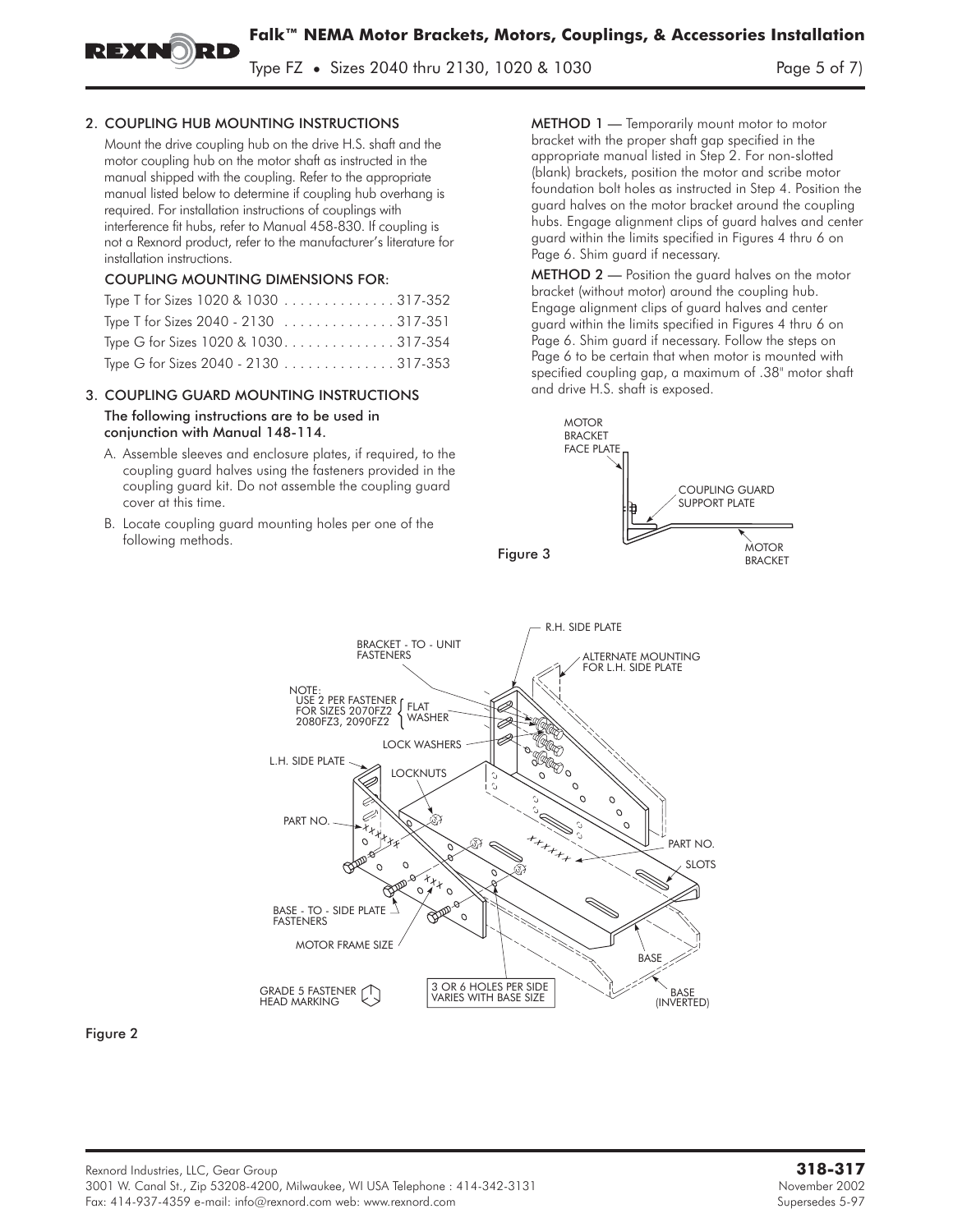- 1. Measure the remaining guarded length to determine a value X.
- 2. Measure motor shaft length plus coupling hub overhang (if any) plus specified coupling gap to determine a value Y.

3. Value Y must be greater than X and less than  $X +$ .38".

- C. Scribe the guard mounting hole locations on the motor bracket mounting surface.
- D. Remove guard and drill mounting holes with a clearance drill or a tap drill if threaded holes are preferred.
- E. Assemble coupling guard cover to the appropriate guard half. Do not assemble coupling guard to the motor bracket at this time.







CLEARANCE BETWEEN COUPLING O.D. & GUARD AT POINTS A & C

Figure 5 — VIEW A-A Figure 6 — VIEW B-B

O.D. & SLEEVE I.D.

### 4. MOTOR MOUNTING INSTRUCTIONS

The weight, location and starting torque of the motor will cause some brackets to deflect downward and to twist. This movement is within allowable engineered limits for drive/motor selections from the Rexnord Selection Guide. If the customer considers the movement excessive, jackscrew supports for the bracket extension are available from the Factory. (Refer to Introduction on Page 1.)

A. Position motor on motor bracket with the proper shaft gap specified in the appropriate manual listed in Step 2. For non-slotted (blank) brackets, scribe the motor foundation bolt holes on the mounting surface of the motor bracket. Remove motor and drill holes .125" larger than the motor foundation bolt diameter. Replace motor on motor bracket.

REXR

B. Shim motor feet as required to obtain shaft alignment using the required motor shim kit shown in Table 6. To compensate for possible motor bracket deflection when using larger motor frames AND to get CORRECT COUPLING ALIGNMENT, use more shims under the rear feet than the front feet.

# TABLE 6 — Motor Frame Shim Kits

| <b>Motor Frame</b> | Shim Kit No. |
|--------------------|--------------|
| 140-280            | 706950       |
| 320-440            | 706951       |

C. Insert motor foundation fasteners listed in Table 7. Always place flat washers against the slot or hole on the underside of the motor bracket base. Before final tightening of motor foundation fasteners, check coupling alignment as instructed in the installation manual shipped with the coupling. Torque motor foundation fasteners to value specified in Table 7. Recheck coupling alignment and readjust if necessary.

### TABLE 7 — Motor Foundation Fastener Torques

| <b>Motor Frame</b> | <b>Fastener Dia-Inches</b> | Tightening Torque - Ib ft $\star$ |
|--------------------|----------------------------|-----------------------------------|
| <b>140T</b>        | .312                       | 15                                |
| <b>180T</b>        | .375                       | 27                                |
| 210T               | .375                       | 27                                |
| 250T               | .500                       | 67                                |
| 280T               | .500                       | 67                                |
| 280TS              | .500                       | 67                                |
| 320T               | .625                       | 108                               |
| 320TS              | .625                       | 108                               |
| 360T               | .625                       | 108                               |
| 360TS              | .625                       | 108                               |
| 400T               | .750                       | 194                               |
| 400TS              | .750                       | 194                               |
| 440T               | .750                       | 194                               |
| 440TS              | .750                       | 194                               |

 $\star$ ★ Tightening torques listed are Grade 5. If higher quality bolts are employed,<br>use comparable higher tightening torques. Tolerance on tightening torque is ±<br>5%.

- D. After drive is in the final working position, check coupling alignment and adjust if necessary.
- E. Complete the coupling assembly per coupling assembly instructions. Install coupling guard halves and fasten guard to base of bracket.